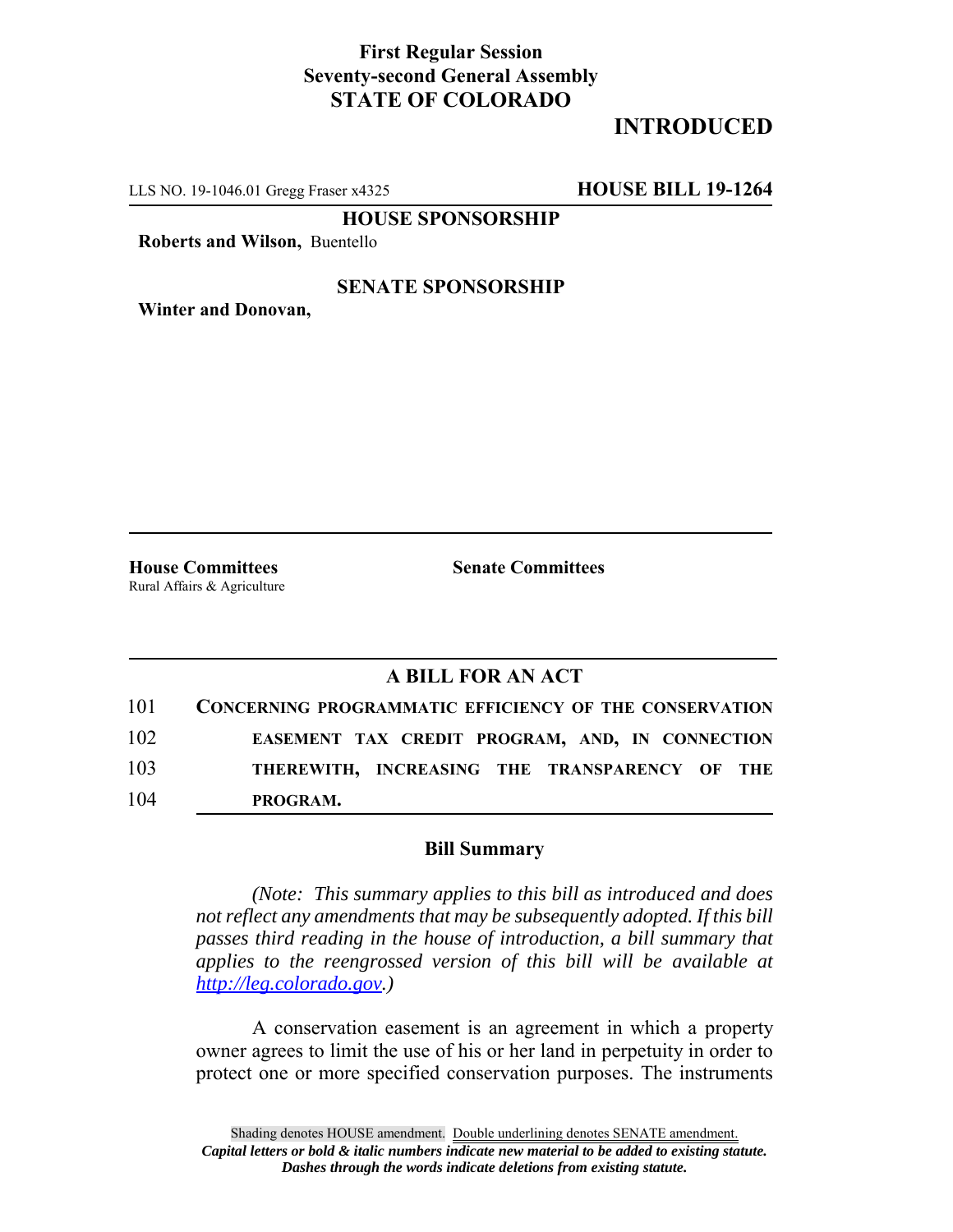creating the conservation easement are recorded in the public records affecting the ownership of the property. The conservation easement is held by a third party (holder), which monitors the use of the land and ensures that the terms of the agreement are upheld. A state income tax credit is currently allowed for a portion of the value of a donated conservation easement.

The statutes establishing the conservation easement oversight commission and the program to certify conservation easement holders in the division of conservation are currently set to repeal on July 1, 2019. The bill extends the repeal dates for each to July 1, 2026. In addition, the bill would:

- ! Eliminate a requirement that the board of real estate appraisers establish education and experience requirements for conservation easement appraisers;
- ! Relocate and modify certain provisions governing the creation and valuation of conservation easements;
- ! Allow the division of conservation to use an alternative method acceptable to the division and the conservation easement oversight commission to value a conservation easement;
- ! Modify provisions governing a conservation easement working group convened to address specified issues relating to claiming a state income tax credit for the donation of a conservation easement;
- ! Require the owner of property who is granting a conservation easement to execute a disclosure form developed by the division of conservation and the conservation easement oversight commission regarding the easement;
- ! Modify provisions governing when a conservation easement may be extinguished;
- ! Prohibit a conservation easement for which a state income tax credit has been allowed from being released, terminated, extinguished, or abandoned by merger, which occurs when the same entity holds both the easement and the land subject to the easement;
- ! Increase the percentage of the value of a conservation easement that may be claimed as an income tax credit and the total amount that may be claimed for the easement, while limiting the amount of credits that may be issued per year; and
- ! Make an appropriation to Colorado state university to facilitate the provision of public access to the Colorado ownership, management, and protection (COMaP) service which maintains a database and corresponding map of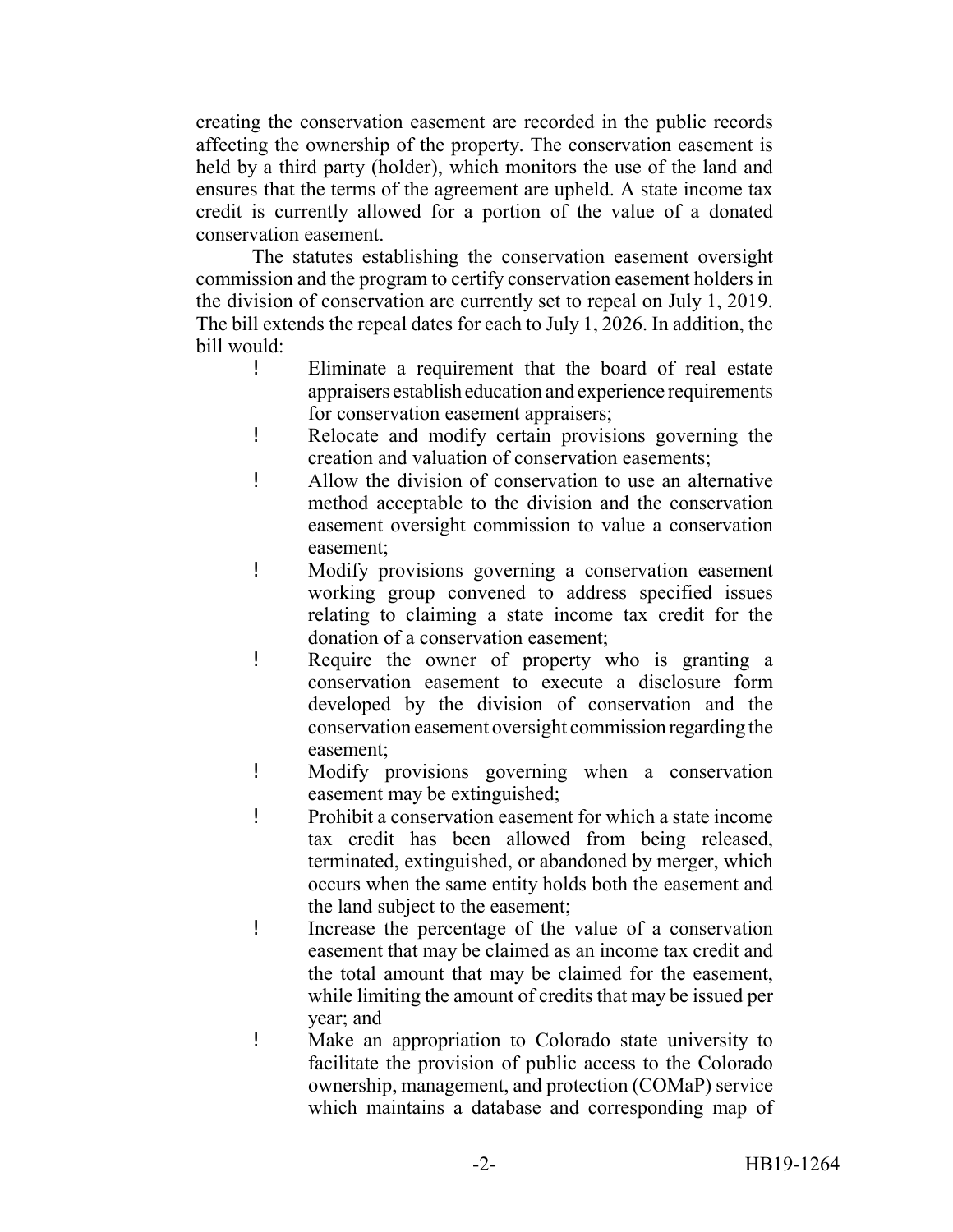conservation easements and other protected lands in Colorado.

Additionally, the bill makes conforming amendments to certain statutory sections contained in HB 19-1172, which recodifies title 12, to ensure that the provisions of the bill will be effective if HB 19-1172 becomes law.

1 *Be it enacted by the General Assembly of the State of Colorado:*

2 **SECTION 1.** In Colorado Revised Statutes, 12-61-704, **repeal**  $3$  (1)(k) as follows:

4 **12-61-704. Powers and duties of the board - rules.** (1) In 5 addition to all other powers and duties imposed upon it by law, the board 6 has the following powers and duties:

 (k) To establish classroom education and experience requirements for an appraiser who prepares an appraisal for a conservation easement for which a tax credit is claimed pursuant to section 39-22-522. The requirements must ensure that appraisers have a sufficient amount of 11 training and expertise to accurately prepare appraisals that comply with 12 the uniform standards of professional appraisal practice and any other provision of law related to the appraisal of conservation easements for which a tax credit is claimed. A tax credit certificate for a conservation 15 easement shall not be given in accordance with sections 12-61-1105 and 12-61-1106 unless the appraiser who prepared the appraisal of the easement met all requirements established in accordance with this 18 subsection  $(1)(k)$  in effect at the time the appraisal certification is signed. **SECTION 2.** In Colorado Revised Statutes, 12-61-1101, **amend** 20 (1)(e)(II) and (1)(e)(III); and **add** (1)(e)(IV) as follows:

21 **12-61-1101. Legislative declaration.** (1) The general assembly 22 finds, determines, and declares that: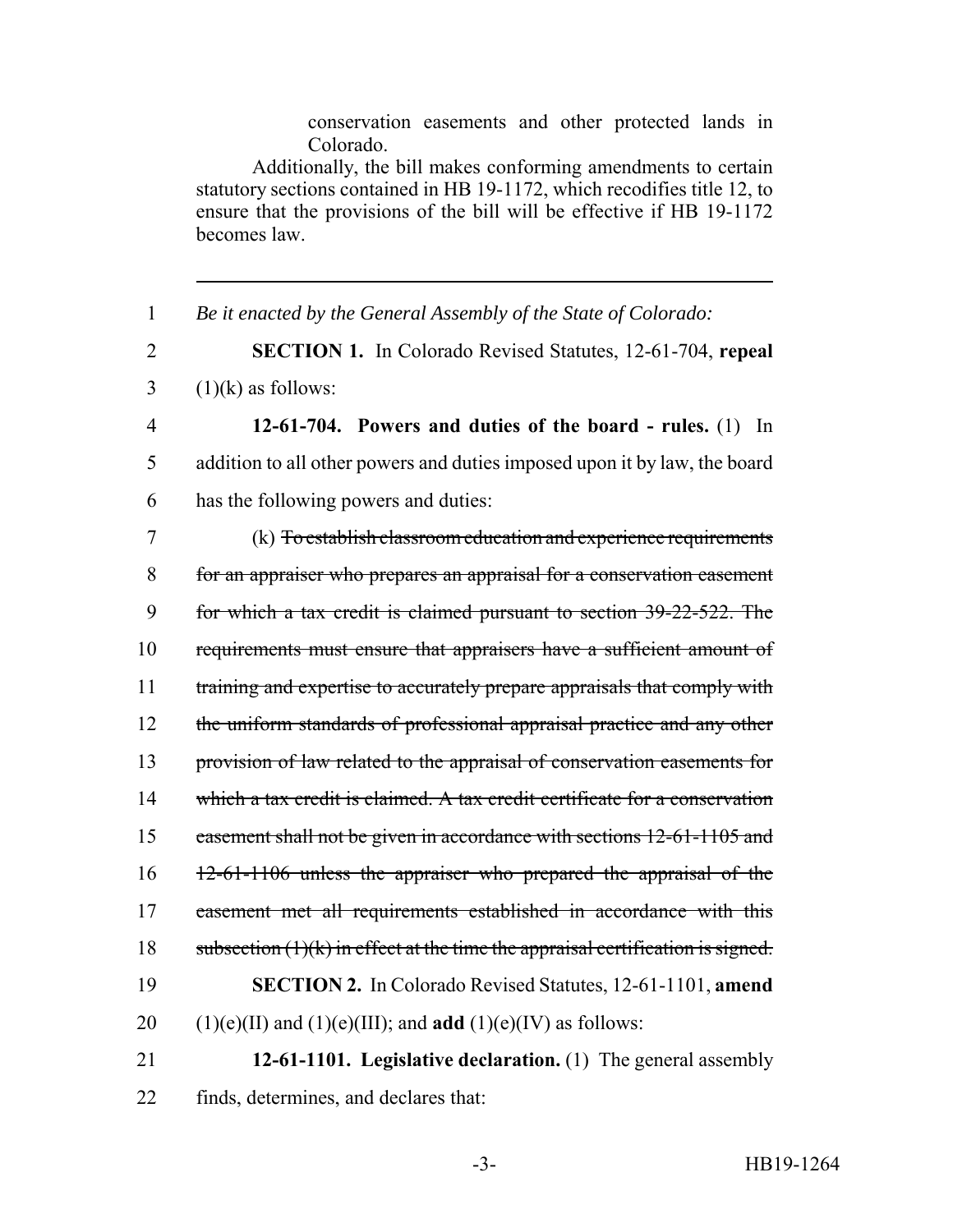(e) Establishing the division of conservation to administer the conservation easement tax credit program will:

 (II) Allow the conservation easement oversight commission to advise the division of conservation and the department of revenue regarding conservation easements for which a tax credit is claimed and 6 to review applications for conservation easement holder certification;  $\alpha$ nd

 (III) Ensure that the division of conservation and the department of revenue are sharing relevant information concerning conservation easement appraisals in order to ensure compliance with accepted appraisal practices and other provisions of law; AND

 (IV) ENSURE THAT THE FEES PAID BY TAXPAYERS ARE ADEQUATE TO PAY FOR THE ADMINISTRATIVE COSTS OF THE DIVISION OF CONSERVATION AND THE CONSERVATION EASEMENT OVERSIGHT 14 COMMISSION IN ADMINISTERING THE REQUIREMENTS OF THIS ARTICLE 61, 15 BUT NOT SO HIGH AS TO ACT AS A DISINCENTIVE TO THE CREATION OF CONSERVATION EASEMENTS IN THE STATE.

 **SECTION 3.** In Colorado Revised Statutes, 12-61-1103, **amend** (8) as follows:

 **12-61-1103. Conservation easement oversight commission - created - repeal.** (8) This section is repealed, effective Huly 1, 2019 JULY 1, 2026.

 **SECTION 4.** In Colorado Revised Statutes, 12-61-1104, **amend** 23 (7) and (13) as follows:

 **12-61-1104. Certification of conservation easement holders - rules - definition - repeal.** (7) The division shall promulgate rules to effectuate the duties of the commission pursuant to article 4 of title 24. Such rules shall specifically address the following: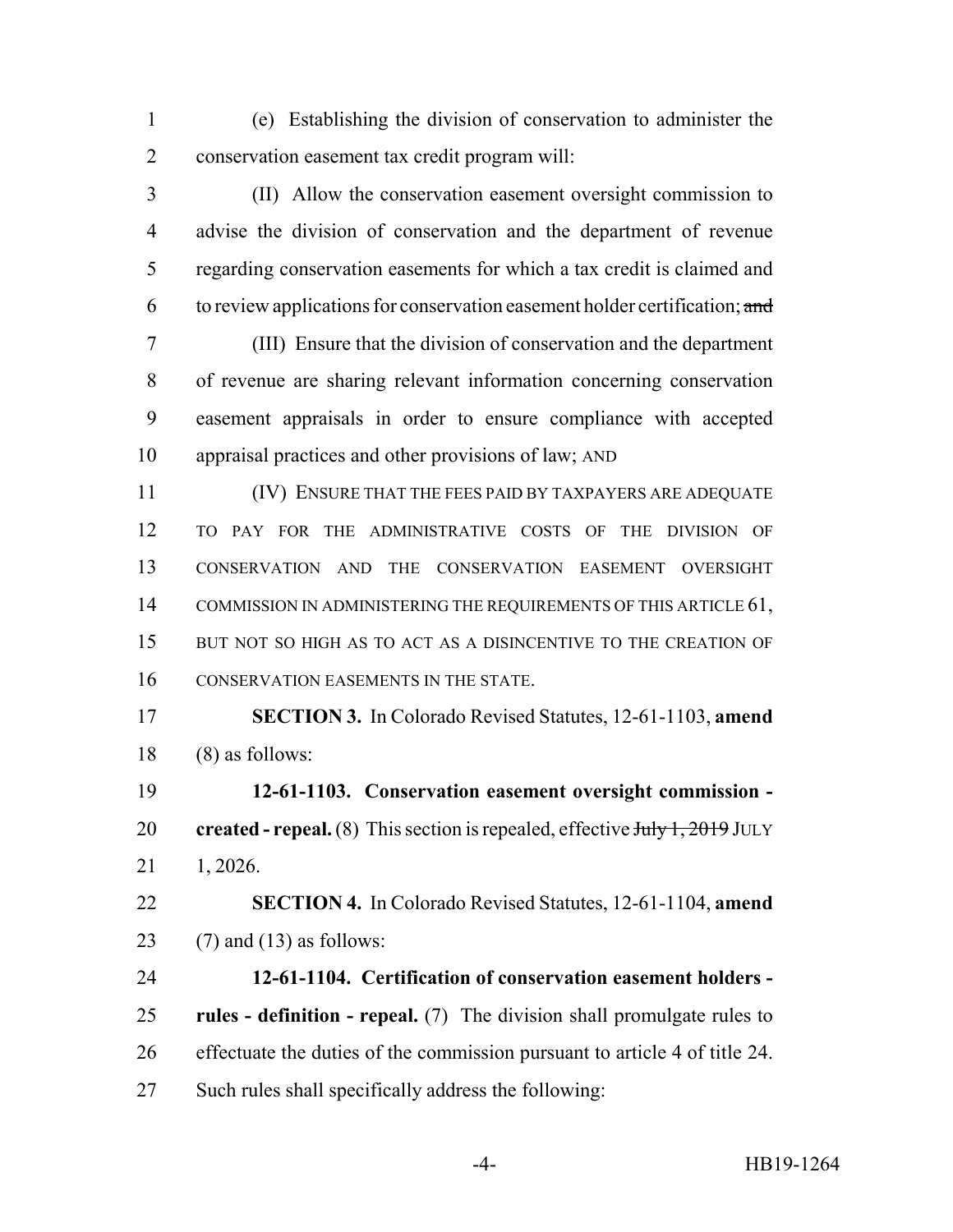(a) Allowing for the expedited or automatic certification of an entity that is currently accredited by national land conservation organizations that are broadly accepted by the conservation industry; AND

 (b) A streamlined and lower-cost process for conservation easement holders that do not intend to accept new donations of

 conservation easements for which tax credits would be claimed that focuses on the holder's stewardship capabilities.

 (c) The fees charged pursuant to subsection (3) of this section or 9 section 12-61-1106 (6), specifically ensuring that the fees are adequate to 10 pay for administrative costs but not so high as to act as a disincentive to 11 the creation of conservation easements in the state; and

 (d) The adoption of best practices, processes, and procedures used 13 by other entities that regularly review conservation easement transactions, 14 including a practice, process, or procedure deeming qualified conservation easement appraisals approved by these entities based on their independent reviews as credible for purposes of the conservation easement tax credit.

18 (13) This section is repealed, effective July 1, 2019 JULY 1, 2026. **SECTION 5.** In Colorado Revised Statutes, 12-61-1106, **amend** (2)(a)(II), (3)(b)(II), (13)(c) introductory portion, and (15); **repeal** (3)(b)(IV); and **add** (14.5) as follows:

 **12-61-1106. Conservation easement tax credit certificate application process - definitions - rules.** (2) (a) The division shall establish and administer a process by which a landowner seeking to claim an income tax credit for any conservation easement donation made on or after January 1, 2014, must apply for a tax credit certificate as required by 27 section 39-22-522 (2.5) and (2.7). The purpose of the application process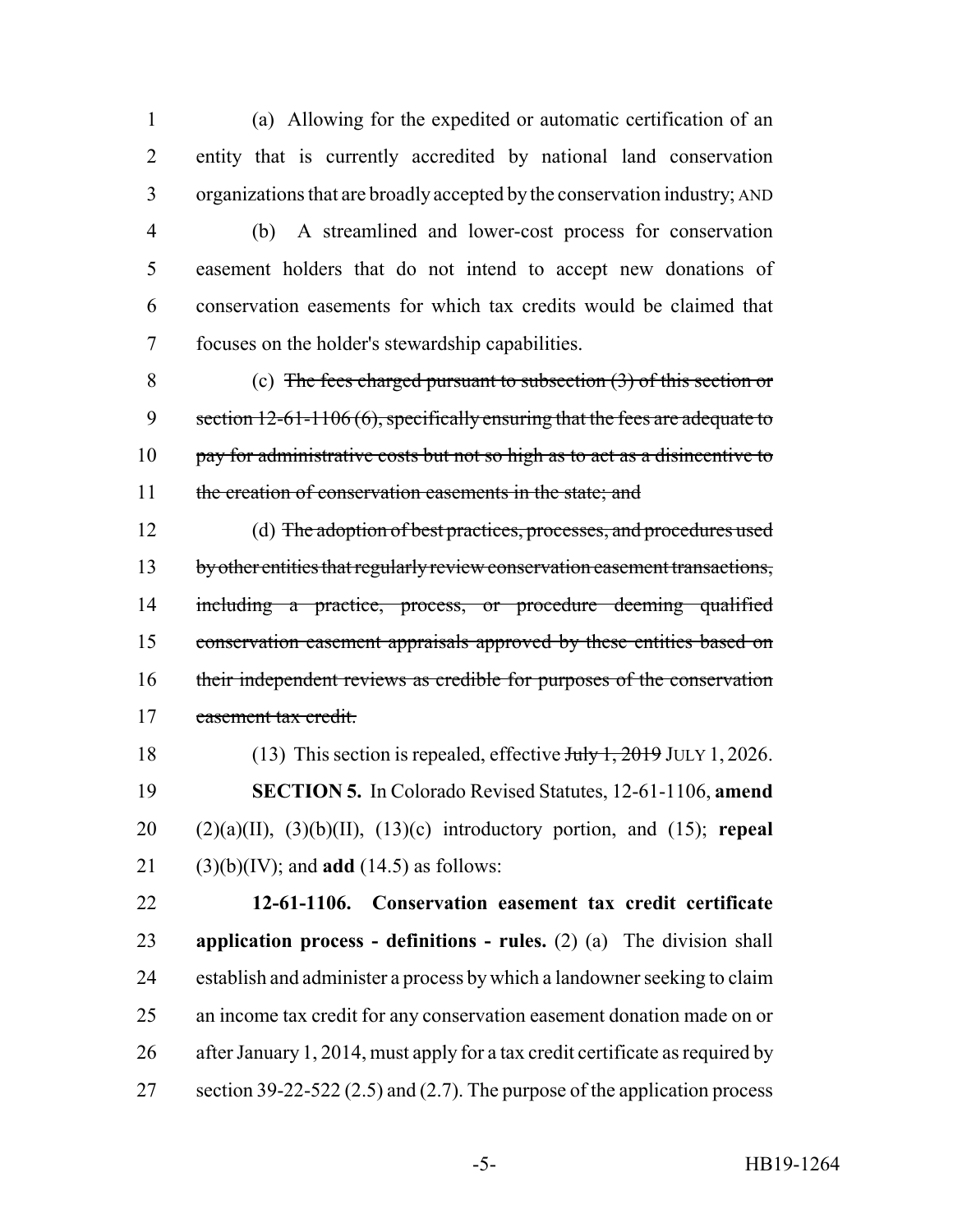is to determine whether a conservation easement donation for which a tax credit will be claimed:

 (II) Is substantiated with a qualified appraisal prepared by a qualified appraiser in accordance with the SUBSTANCE AND PRINCIPLES OF uniform standards of professional appraisal practice OR AN ALTERNATIVE METHOD ACCEPTABLE TO THE DIVISION OF CONSERVATION AND THE CONSERVATION EASEMENT OVERSIGHT COMMISSION; and

 (3) For the purpose of reviewing applications and making determinations regarding the issuance of tax credit certificates, including the dollar amount of the tax credit certificate to be issued:

 (b) The director has authority and responsibility to determine the credibility of the appraisal. In determining credibility, the director shall consider, at a minimum, compliance with the following requirements:

 (II) The appraisal conforms with THE SUBSTANCE AND PRINCIPLES OF the uniform standards of professional appraisal practice promulgated by the appraisal standards board of the appraisal foundation and any other provision of law;

18 (IV) The appraiser meets any education and experience 19 requirements established by the board of real estate appraisers in 20 accordance with section  $12-61-704$  (1)(k).

 (13) (c) The director is authorized to share publicly available information regarding conservation easements with a third-party vendor for the purpose of developing and maintaining a registry of conservation easements in the state with a corresponding map displaying the boundaries of each easement in the state relative to county boundaries and 26 other relevant mapping information. FOR PURPOSES OF THIS SUBSECTION (13)(c), "PUBLICLY AVAILABLE INFORMATION" MEANS ANY DOCUMENT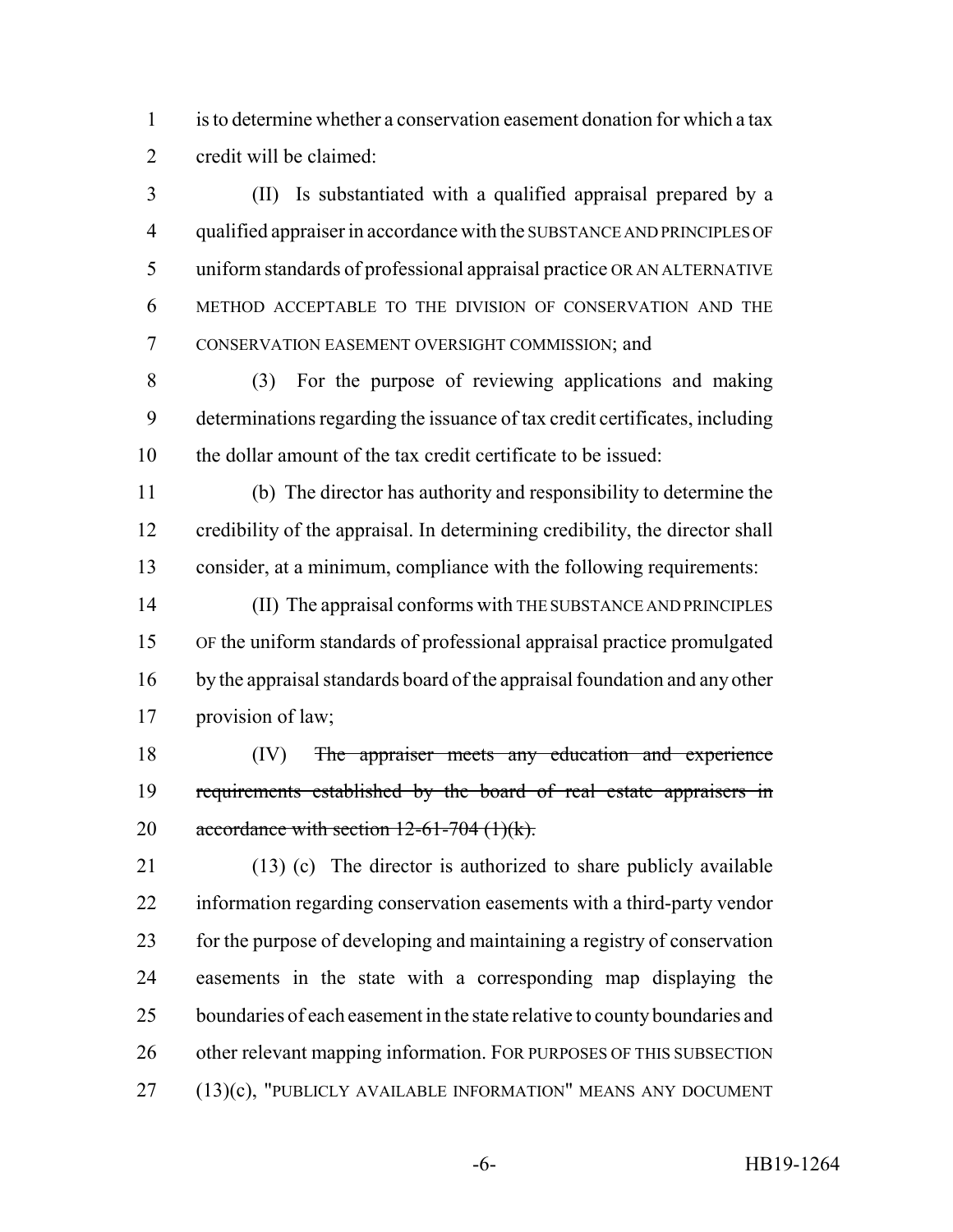SHOWING EVIDENCE OF ITS RECORDATION IN THE RECORDS OF A COUNTY CLERK AND RECORDER OR OTHER INFORMATION READILY AVAILABLE TO THE GENERAL PUBLIC. Prior to sharing the information, the director shall consult with the commission regarding the appropriate types of information and the methods used for collecting the information. The department of regulatory agencies shall annually report on the information contained in the registry as a part of its presentation to its committee of reference at a hearing held pursuant to section 2-7-203 (2)(a) of the "State Measurement for Accountable, Responsive, and Transparent (SMART) Government Act". The information to be shared shall include the following:

12 (14.5) (a) THE DIVISION SHALL CONVENE A WORKING GROUP IN CONJUNCTION WITH THE DEPARTMENT OF LAW AND THE DEPARTMENT OF REVENUE TO DEVELOP PROPOSED STATUTES AND REGULATIONS FOR THE FOLLOWING:

16 (I) AN ALTERNATIVE METHOD TO THE APPRAISAL PROCESS SET 17 FORTH IN SECTION 39-22-522 (3.3) TO ESTABLISH THE AMOUNT OF TAX CREDITS FOR WHICH A QUALIFIED CONSERVATION EASEMENT CONTRIBUTION WOULD BE ELIGIBLE; AND

**(II)** A PROCESS TO PROVIDE RETROACTIVE TAX CREDITS TO TAXPAYERS WHO CLAIMED CREDITS PURSUANT TO SECTION 39-22-522 BETWEEN JANUARY 1, 2000, AND DECEMBER 31, 2013, AND WHOSE TAX CREDITS WERE DENIED IN WHOLE OR IN PART, INCLUDING THE DEVELOPMENT OF ELIGIBILITY CRITERIA FOR RECEIVING SUCH RETROACTIVE TAX CREDITS.

 (b) THE WORKING GROUP SHALL CONSIST OF STAKEHOLDERS INCLUDING BUT NOT LIMITED TO CERTIFIED HOLDERS, TAXPAYERS WHO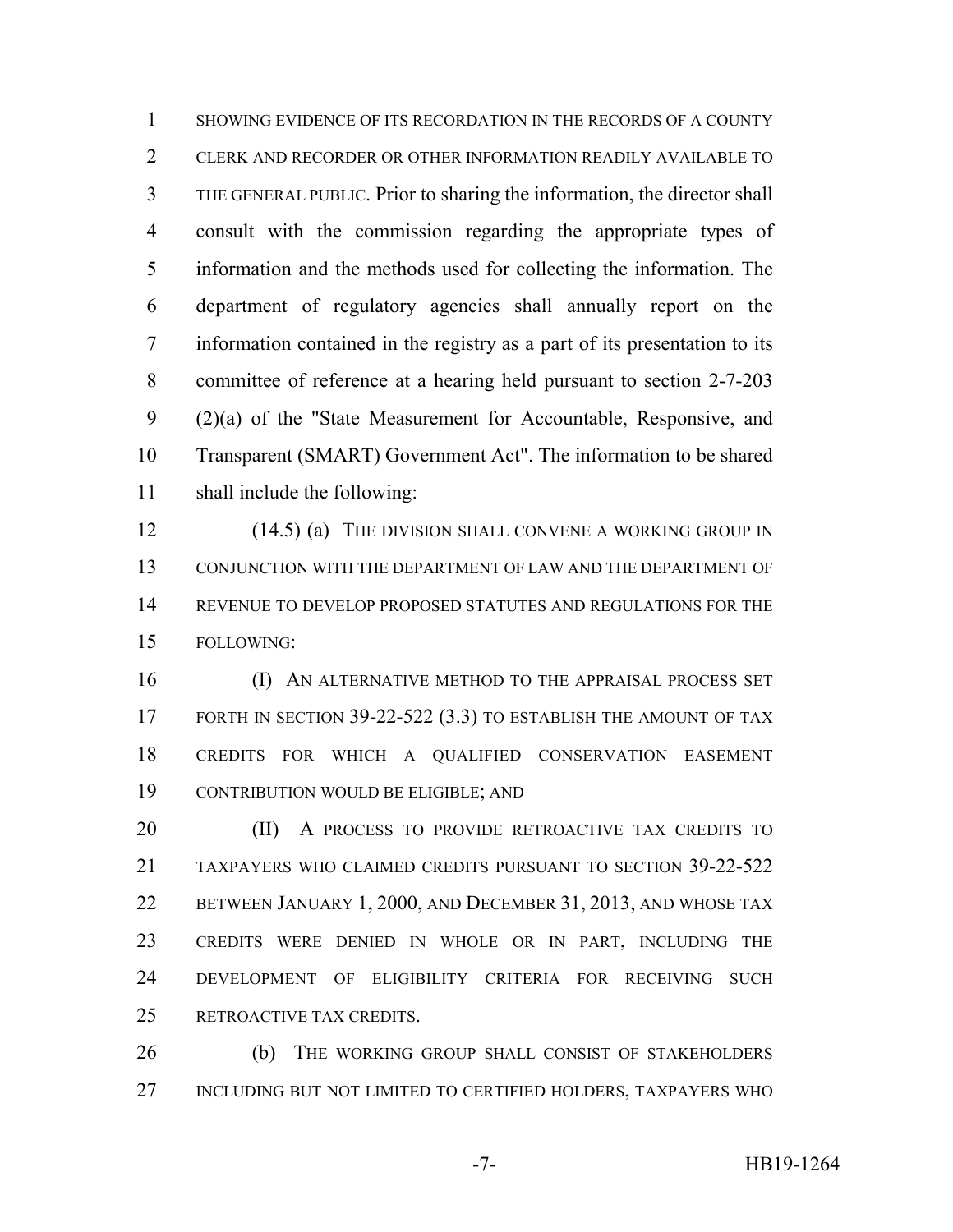HAVE CONVEYED A CONSERVATION EASEMENT AND CLAIMED A TAX CREDIT, CONSERVATION EASEMENT APPRAISERS, CONSERVATION ATTORNEYS, AND REPRESENTATIVES FROM THE DEPARTMENT OF LAW, DEPARTMENT OF REVENUE, AND THE DEPARTMENT OF REGULATORY AGENCIES.

 (c) THE WORKING GROUP SHALL SUBMIT A REPORT TO THE RURAL AFFAIRS AND AGRICULTURE COMMITTEE OF THE HOUSE OF REPRESENTATIVES AND THE AGRICULTURE AND NATURAL RESOURCES COMMITTEE OF THE SENATE BY NO LATER THAN DECEMBER 1, 2019. THE REPORT MUST INCLUDE ANY RECOMMENDATIONS FOR LEGISLATION OR RULE MAKING TO ADDRESS THE ISSUES ADDRESSED PURSUANT TO THIS SUBSECTION (14.5).

 (15) The division may promulgate rules to effectuate the purpose, implementation, and administration of this section pursuant to article 4 of title 24. The authority to promulgate rules includes the authority to:

 (a) Define further in rule the administrative processes and requirements, including application processing and review time frames, for obtaining and issuing an optional preliminary advisory opinion pursuant to subsection (14) of this section; AND

 (b) ADOPT BEST PRACTICES, PROCESSES, AND PROCEDURES USED BY OTHER ENTITIES THAT REGULARLY REVIEW CONSERVATION EASEMENT TRANSACTIONS, INCLUDING A PRACTICE, PROCESS, OR PROCEDURE DEEMING QUALIFIED CONSERVATION EASEMENT APPRAISALS APPROVED BY THESE ENTITIES BASED ON THEIR INDEPENDENT REVIEWS AS CREDIBLE FOR PURPOSES OF THE CONSERVATION EASEMENT TAX CREDIT.

 **SECTION 6.** In Colorado Revised Statutes, 38-30.5-103, **add** (6) as follows: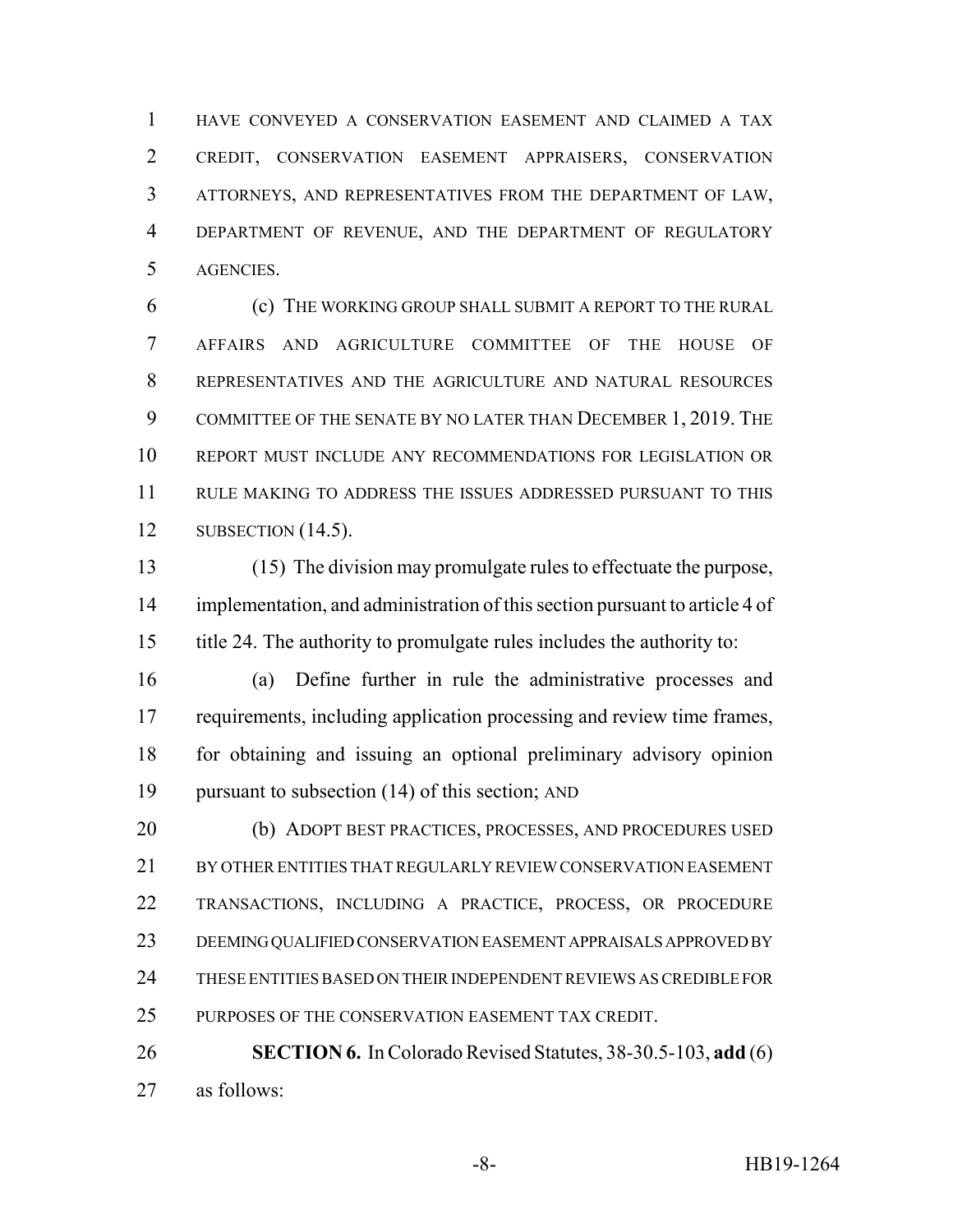**38-30.5-103. Creation of conservation easements in gross.** (6) ON AND AFTER JANUARY 1, 2020, PRIOR TO CREATING A CONSERVATION EASEMENT IN GROSS, THE OWNER OF THE PROPERTY WHO IS GRANTING THE CONSERVATION EASEMENT SHALL EXECUTE A DISCLOSURE FORM THAT INCLUDES, BUT IS NOT LIMITED TO, AN ACKNOWLEDGMENT THAT THE CONSERVATION EASEMENT IS BEING GRANTED IN PERPETUITY. THE DIVISION OF CONSERVATION IN COOPERATION WITH THE CONSERVATION EASEMENT OVERSIGHT COMMISSION SHALL DEVELOP THE DISCLOSURE FORM AND PUBLISH THE APPROVED FORM ON ITS WEBSITE.THE SIGNED DISCLOSURE FORM MUST BE 11 SUBMITTED TO THE DIVISION OF CONSERVATION AS PART OF THE TAX CREDIT APPLICATION.

 **SECTION 7.** In Colorado Revised Statutes, **amend** 38-30.5-107 as follows:

 **38-30.5-107. Release - termination.** Conservation easements in gross may, in whole or in part, be released, terminated, extinguished, or 17 abandoned by merger with the underlying fee interest in the servient land or water rights or in any other manner in which easements may be 19 lawfully terminated, released, extinguished, or abandoned. IF IT IS DETERMINED THAT CONDITIONS ON OR SURROUNDING A PROPERTY ENCUMBERED BY A CONSERVATION EASEMENT IN GROSS CHANGE SO THAT 22 IT BECOMES IMPOSSIBLE TO FULFILL ITS CONSERVATION PURPOSES THAT ARE DEFINED IN THE DEED OF CONSERVATION EASEMENT, A COURT WITH 24 JURISDICTION MAY, AT THE JOINT REQUEST OF BOTH THE OWNER OF PROPERTY ENCUMBERED BY A CONSERVATION EASEMENT AND THE HOLDER OF THE EASEMENT, TERMINATE, RELEASE, EXTINGUISH, OR ABANDON THE CONSERVATION EASEMENT.IF CONDEMNATION BY A PUBLIC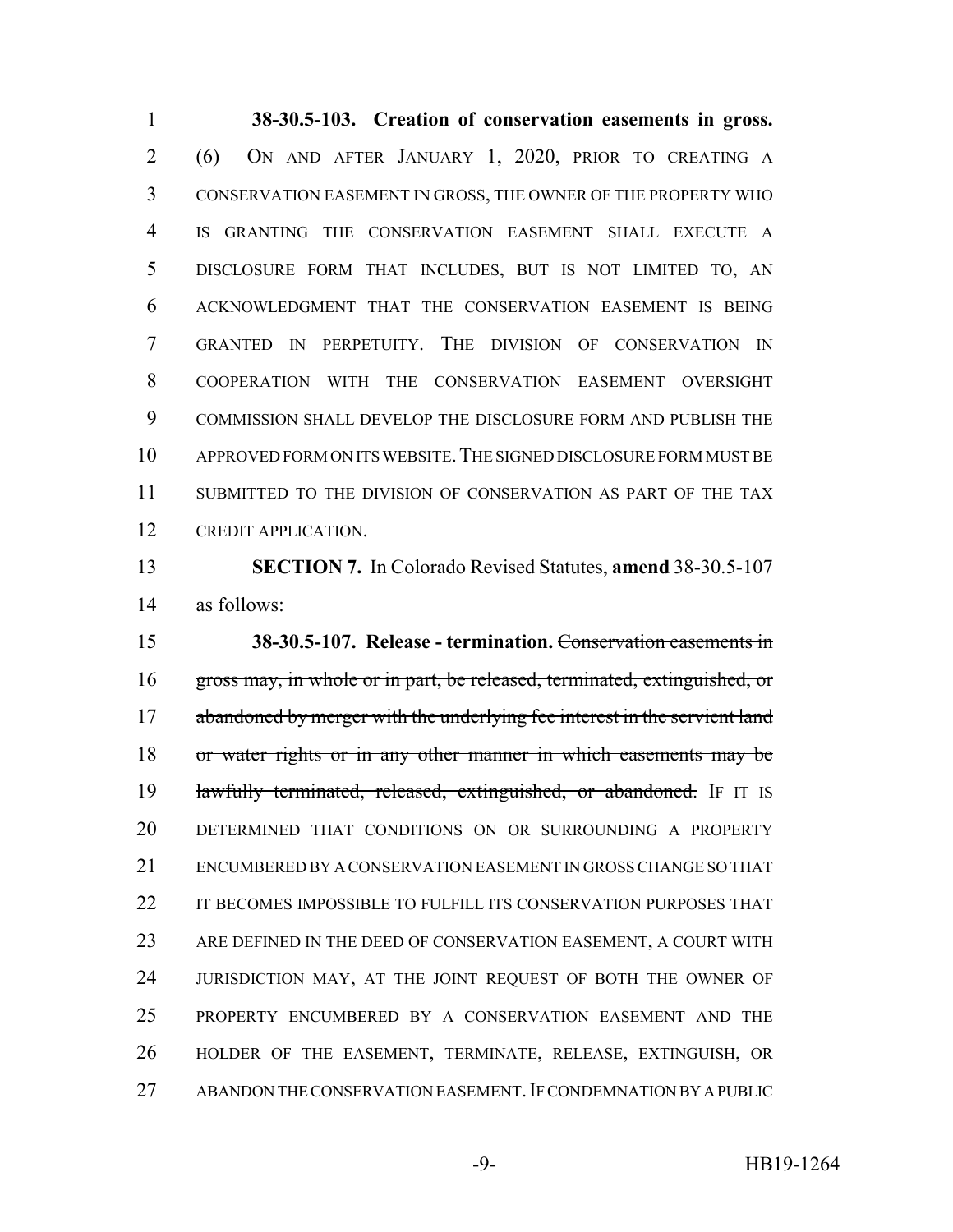AUTHORITY OF A PART OF A PROPERTY OR OF THE ENTIRE PROPERTY ENCUMBERED BY A CONSERVATION EASEMENT IN GROSS RENDERS IT IMPOSSIBLE TO FULFILL ANY OF THE CONSERVATION PURPOSES OUTLINED IN THE DEED OF CONSERVATION EASEMENT, THE CONSERVATION EASEMENT MAY BE TERMINATED, RELEASED, EXTINGUISHED, OR ABANDONED THROUGH CONDEMNATION PROCEEDINGS.A CONSERVATION EASEMENT IN GROSS FOR WHICH A COLORADO STATE INCOME TAX CREDIT HAS BEEN ALLOWED MAY NOT IN WHOLE OR IN PART BE RELEASED, TERMINATED, EXTINGUISHED, OR ABANDONED BY MERGER WITH THE UNDERLYING FEE INTEREST IN THE SERVIENT LAND OR WATER RIGHTS.

 **SECTION 8.** In Colorado Revised Statutes, 39-22-522, **amend** (2.7), (3.3), and (4)(a)(II.5); **repeal** (3.8); and **add** (4)(a)(II.7) as follows: **39-22-522. Credit against tax - conservation easements.** (2.7) Notwithstanding any other provision, for income tax years commencing on or after January 1, 2014, no claim for a credit shall be allowed unless a tax credit certificate is issued by the DIVISION OF REAL 17 ESTATE PRIOR TO MAY 30, 2018, OR BY THE division of conservation ON OR AFTER MAY 30, 2018, in accordance with sections 12-61-1105 and 12-61-1106 and the taxpayer files the tax credit certificate with the income tax return filed with the department of revenue.

 (3.3) The appraisal for a conservation easement in gross donated prior to January 1, 2014, and for which a credit is claimed shall be a qualified appraisal from a qualified appraiser, as those terms are defined 24 in section 170 (f)(11) of the internal revenue code. The appraisal shall be in conformance with the uniform standards of professional appraisal practice promulgated by the appraisal standards board of the appraisal foundation and any other provision of law. The appraiser shall hold a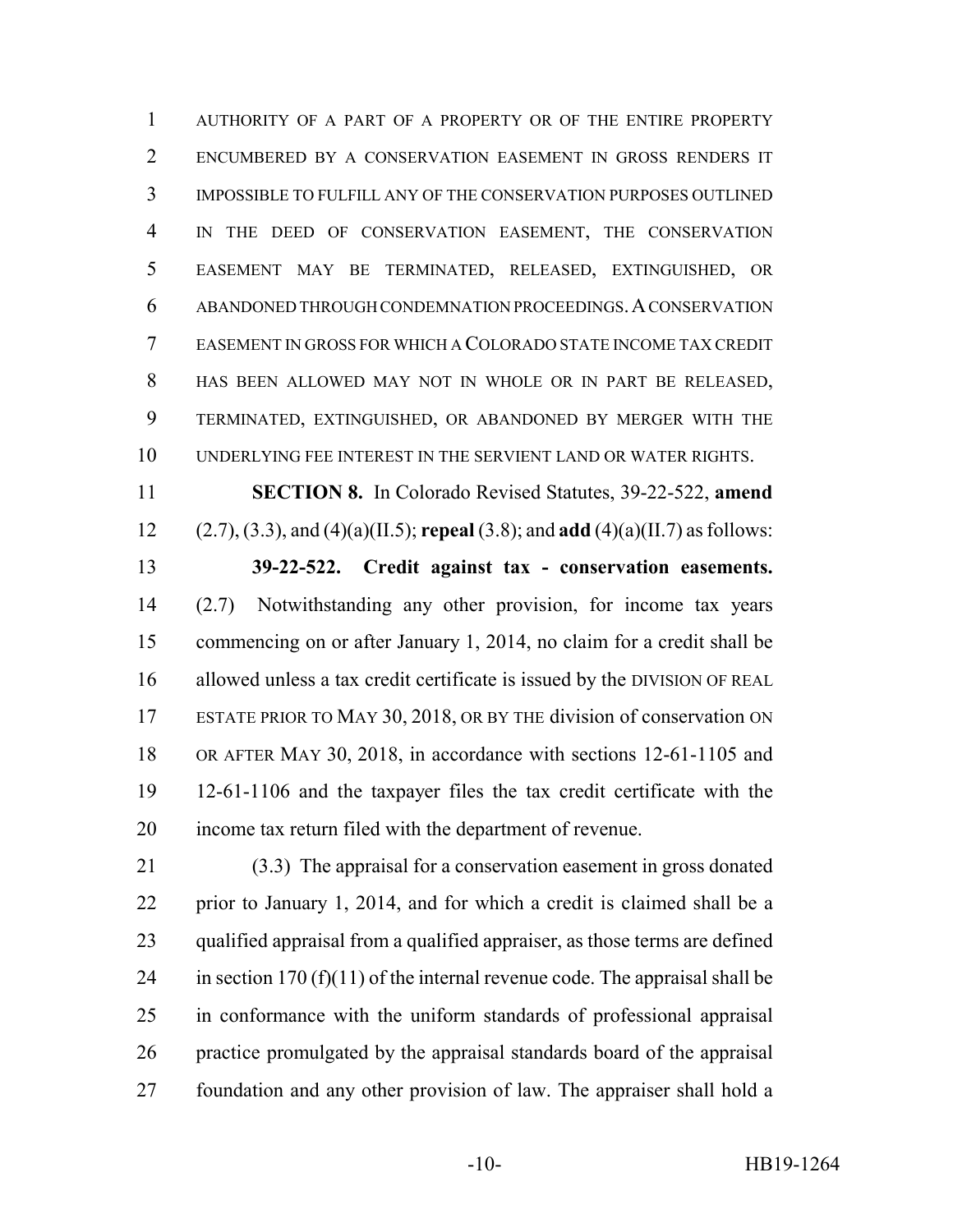valid license as a certified general appraiser in accordance with the 2 provisions of part 7 of article 61 of title 12. C.R.S. The appraiser shall also meet any education and experience requirements established by the board of real estate appraisers in accordance with section 12-61-704  $(H)(k)$ , C.R.S. If there is a final determination, other than by settlement of the taxpayer, that an appraisal submitted in connection with a claim for a credit pursuant to this section is a substantial or gross valuation misstatement as such misstatements are defined in section 1219 of the federal "Pension Protection Act of 2006", Pub.L. 109-280, the department shall submit a complaint regarding the misstatement to the board of real estate appraisers for disciplinary action in accordance with the provisions 12 of part 7 of article 61 of title 12. C.R.S.

 (3.8) (a) The division of conservation shall convene a working 14 group in conjunction with the department of law the department of revenue and the department of regulatory agencies to develop statutory 16 and regulatory recommendations that do not conflict with federal law for 17 the following:

 (I) An alternate method to the appraisal process set forth in 19 subsection (3.3) of this section to establish a baseline property value, using agreed upon publicly available datasets for rural and agricultural properties. The baseline valuation would then be subject to different levels of restriction including, but not limited to, a most restrictive, medium restrictive, and least restrictive easement to arrive at a final 24 determination established through public policy from which the amount 25 of a tax credit could be calculated pursuant to this section. The alternate method should work across the state of Colorado.

(II) A recommendation for a process to petition a court of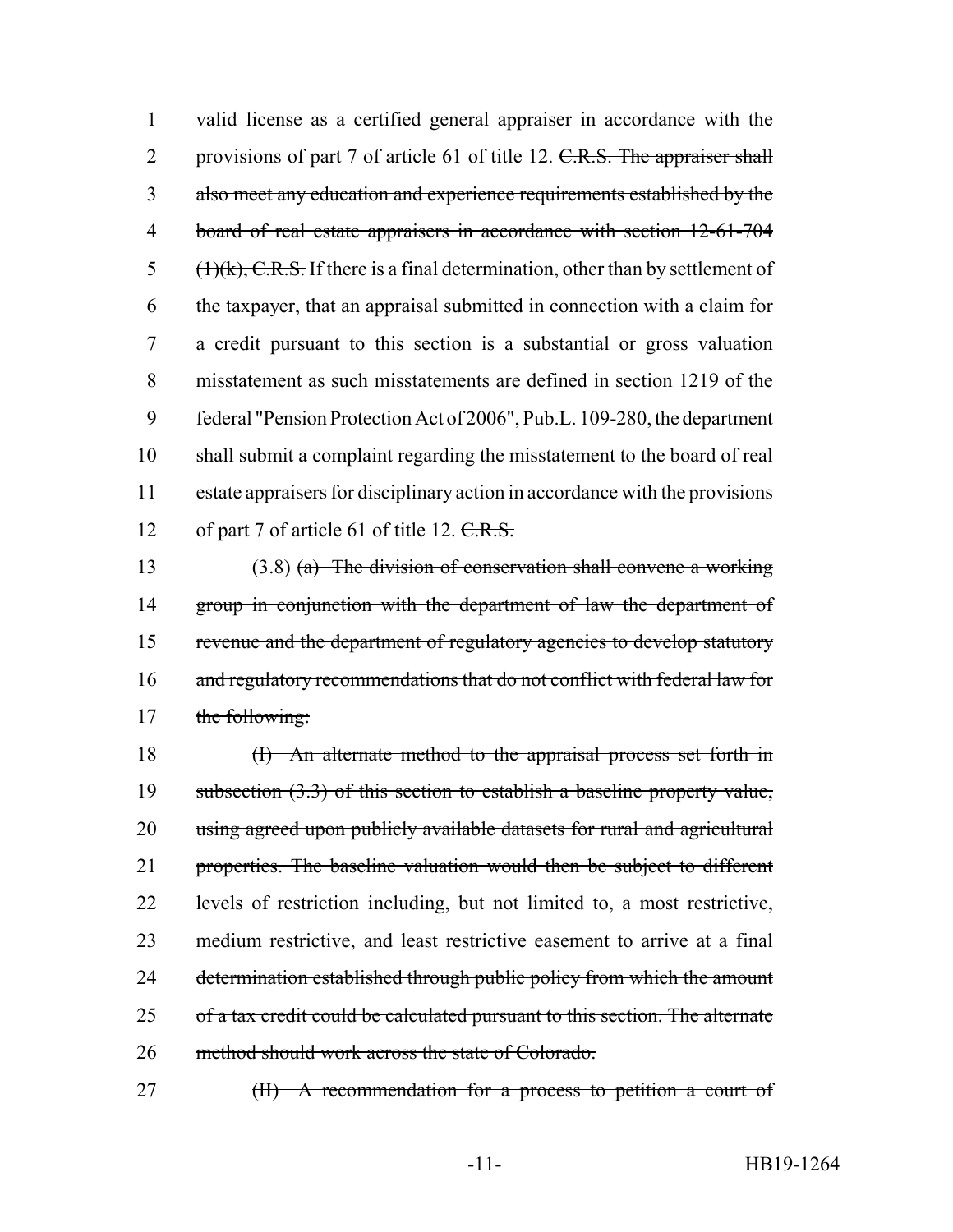competent jurisdiction consistent with federal laws and regulations to extinguish a conservation easement, including proposed definitions for the terms "impossible" and "impracticable" as they are applied for purposes of determining whether an easement may be extinguished under state and federal law;

 (III) A process to provide retroactive tax credits to taxpayers who claimed tax credits pursuant to this section between January 1, 2000, and December 31, 2008, and whose tax credits were denied in whole or in part, including the development of eligibility criteria for such retroactive 10 tax credits; and

11 (IV) The development of a written form to warn landowners who 12 have conservation easements on their property of the legal and other 13 consequences of terminating an easement on their property.

14 (b) The working group shall submit a report to the transportation 15 and energy committee of the house of representatives, the agriculture, 16 livestock, and natural resources committee of the house of 17 representatives, the agriculture, natural resources, and energy committee 18 of the senate, and the transportation committee of the senate no later than 19 December 1, 2018. The report must include any recommendations for 20 legislation or rulemaking to address the issues addressed pursuant to this 21 subsection  $(3.8)$ .

22 (4) (a) (II.5) For a conservation easement in gross created in 23 accordance with article 30.5 of title 38  $C.R.S.,$  that is donated on or after 24 January 1, 2015, BUT PRIOR TO JANUARY 1,2019, to a governmental entity 25 or a charitable organization described in section  $38-30.5-104$  (2), C.R.S., 26 the credit provided for in subsection (2) of this section shall be an amount 27 equal to seventy-five percent of the first one hundred thousand dollars of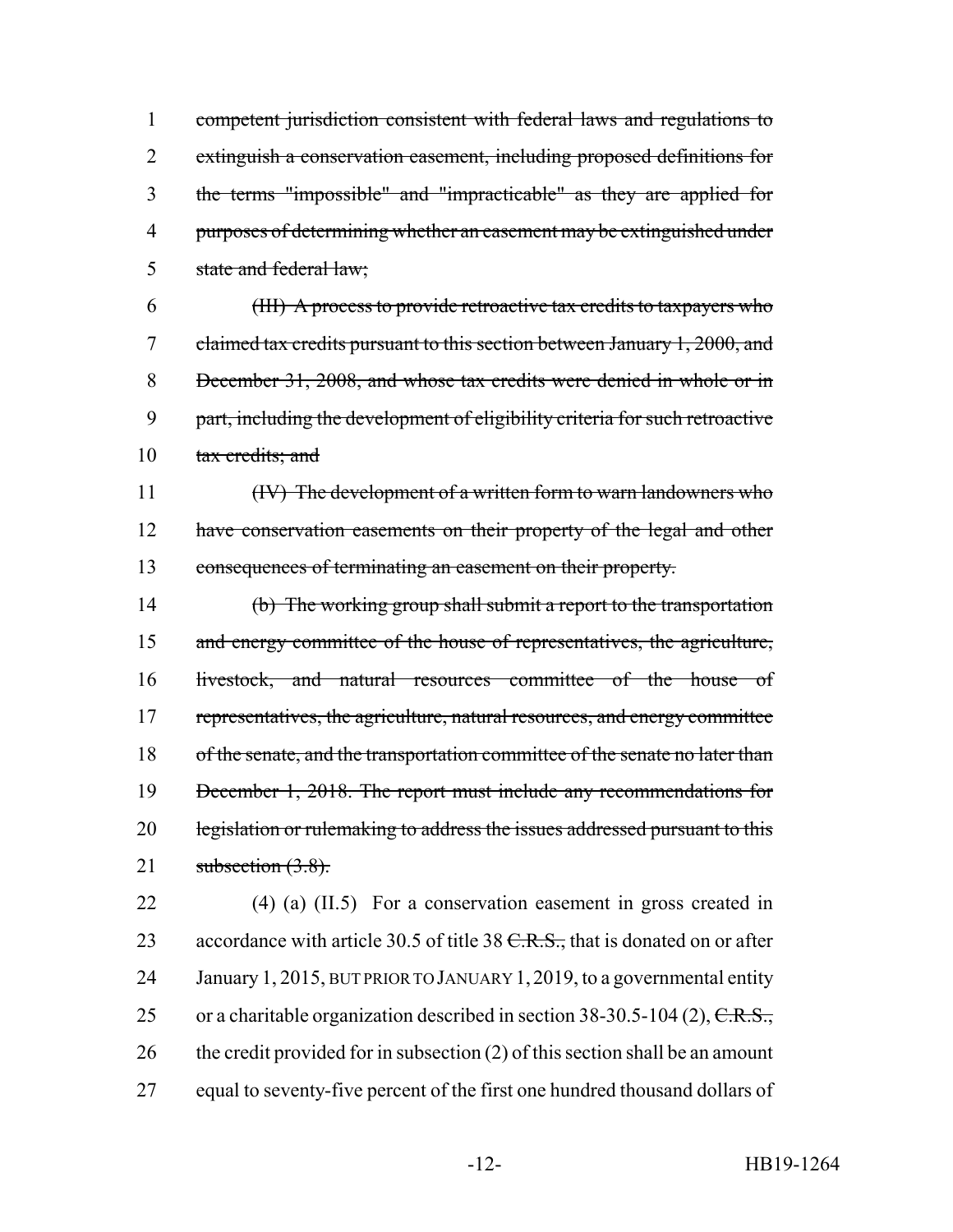the fair market value of the donated portion of such conservation easement in gross when created, and fifty percent of all amounts of the donation in excess of one hundred thousand dollars; except that, in no case shall the credit exceed one million five hundred thousand dollars per donation.

 (II.7) FOR A CONSERVATION EASEMENT IN GROSS CREATED IN ACCORDANCE WITH ARTICLE 30.5 OF TITLE 38 THAT IS DONATED ON OR AFTER JANUARY 1, 2019, TO A GOVERNMENTAL ENTITY OR A CHARITABLE ORGANIZATION DESCRIBED IN SECTION 38-30.5-104 (2), THE CREDIT 10 PROVIDED FOR IN SUBSECTION (2) OF THIS SECTION SHALL BE AN AMOUNT EQUAL TO NINETY PERCENT OF THE FAIR MARKET VALUE OF THE DONATED 12 PORTION OF SUCH CONSERVATION EASEMENT IN GROSS WHEN CREATED; EXCEPT THAT, IN NO CASE SHALL THE CREDIT EXCEED FIVE MILLION DOLLARS PER DONATION.CREDITS SHALL BE ISSUED IN INCREMENTS OF NO MORE THAN ONE MILLION FIVE HUNDRED THOUSAND DOLLARS PER YEAR. CREDITS EARNED THROUGH A DONATION IN A PRIOR YEAR SHALL RECEIVE 17 PRIORITY IN SUBSEQUENT YEARS.

 **SECTION 9.** In Colorado Revised Statutes, 23-18-308, **amend** (1)(b) and (1)(c); and **add** (1)(d) as follows:

 **23-18-308. Fee-for-service contracts - limited purpose - repeal.** (1) Subject to available appropriations, the department shall enter into fee-for-service contracts for the following purposes:

- (b) The inclusive higher education pilot program pursuant to 24 section 23-75-104; and
- (c) Cybersecurity and distributed ledger technologies, such as blockchains, as set forth in sections 24-33.5-1904 and 24-33.5-1905; AND (d) THE PROVISION OF PUBLIC ACCESS TO THE COLORADO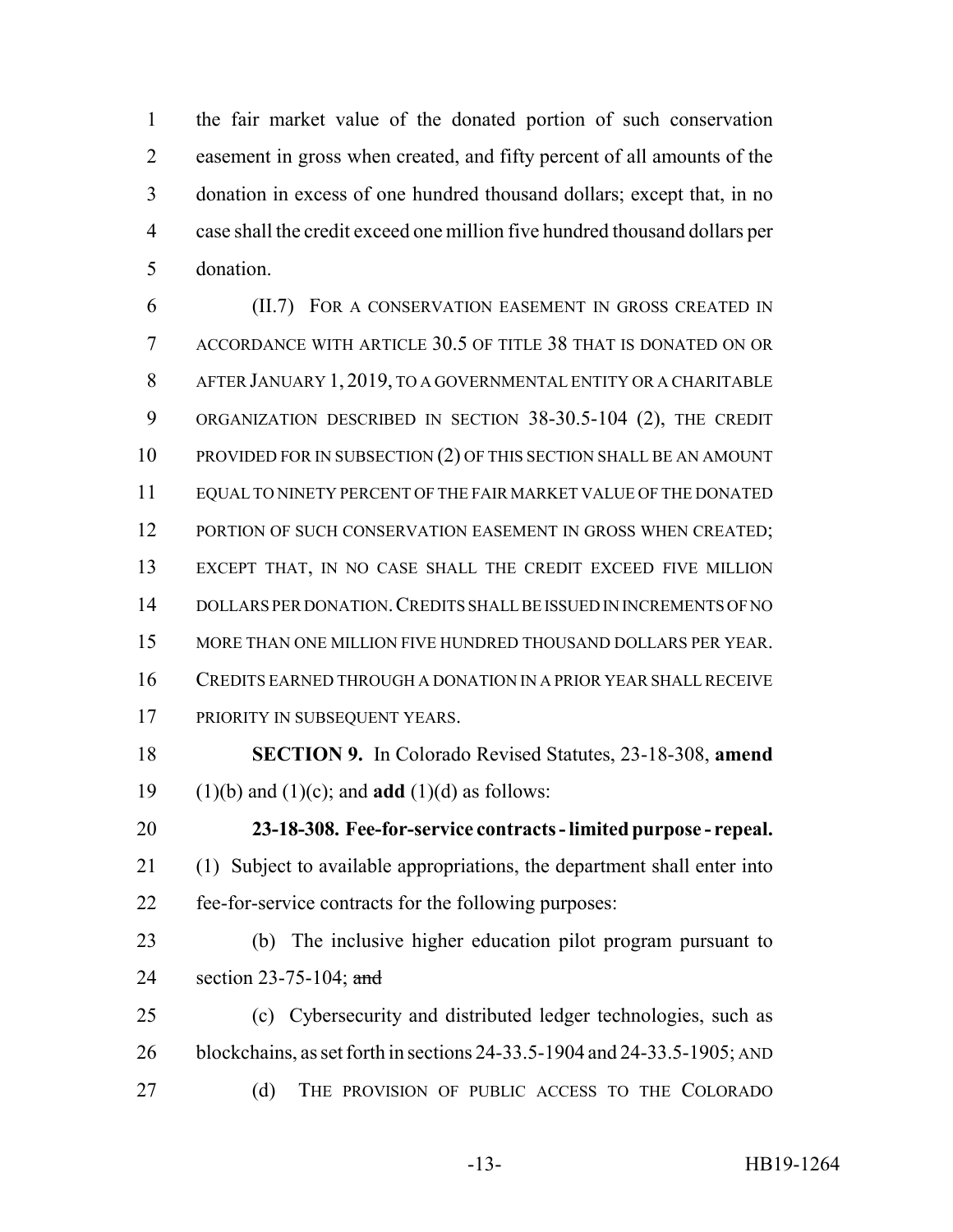OWNERSHIP, MANAGEMENT, AND PROTECTION (COMAP) SERVICE THAT IS MANAGED BY THE COLORADO NATURAL HERITAGE PROGRAM AND THE GEOSPATIAL CENTROID AT COLORADO STATE UNIVERSITY. THIS 4 SUBSECTION (1)(d) IS REPEALED, EFFECTIVE JUNE 30, 2020.

 **SECTION 10.** In Colorado Revised Statutes, 12-10-604, **repeal as relocated by HB 19-1172** (1)(k) as follows:

 **12-10-604. Powers and duties of the board - rules.** (1) In addition to all other powers and duties imposed upon it by law, the board has the following powers and duties:

 (k) To establish classroom education and experience requirements 11 for an appraiser who prepares an appraisal for a conservation easement for which a tax credit is claimed pursuant to section 39-22-522. The requirements must ensure that appraisers have a sufficient amount of 14 training and expertise to accurately prepare appraisals that comply with the uniform standards of professional appraisal practice and any other provision of law related to the appraisal of conservation easements for which a tax credit is claimed. A tax credit certificate for a conservation easement shall not be given in accordance with sections 12-61-1105 and 12-61-1106 unless the appraiser who prepared the appraisal of the easement met all requirements established in accordance with this 21 subsection  $(1)(k)$  in effect at the time the appraisal certification is signed. **SECTION 11.** In Colorado Revised Statutes, 12-15-101, **amend as relocated by HB 19-1172** (1)(e)(II) and (1)(e)(III); and **add as relocated by HB 19-1172** (1)(e)(IV) as follows:

 **12-15-101. Legislative declaration.** (1) The general assembly finds, determines, and declares that:

(e) Establishing the division of conservation to administer the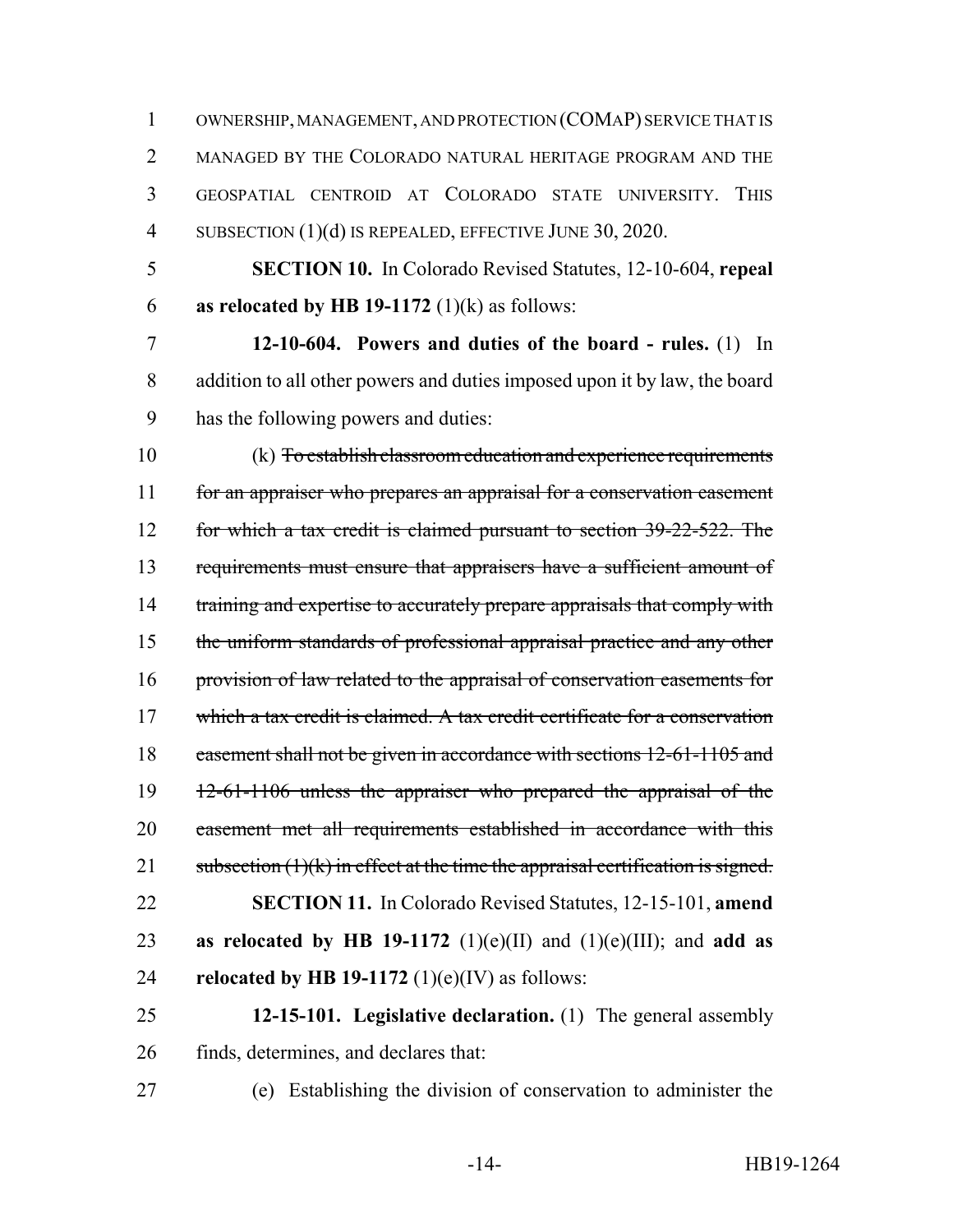conservation easement tax credit program will:

 (II) Allow the conservation easement oversight commission to advise the division of conservation and the department of revenue regarding conservation easements for which a tax credit is claimed and 5 to review applications for conservation easement holder certification; and

 (III) Ensure that the division of conservation and the department of revenue are sharing relevant information concerning conservation easement appraisals in order to ensure compliance with accepted appraisal practices and other provisions of law; AND

 (IV) ENSURE THAT THE FEES PAID BY TAXPAYERS ARE ADEQUATE TO PAY FOR THE ADMINISTRATIVE COSTS OF THE DIVISION OF CONSERVATION AND THE CONSERVATION EASEMENT OVERSIGHT COMMISSION IN ADMINISTERING THE REQUIREMENTS OF THIS ARTICLE 15, 14 BUT NOT SO HIGH AS TO ACT AS A DISINCENTIVE TO THE CREATION OF CONSERVATION EASEMENTS IN THE STATE.

 **SECTION 12.** In Colorado Revised Statutes, 12-15-103, **amend as relocated by HB 19-1172** (8) as follows:

 **12-15-103. Conservation easement oversight commission -** 19 **created - repeal.** (8) This section is repealed, effective  $\frac{\text{H}_y}{1,2019}$  JULY 1, 2026.

 **SECTION 13.** In Colorado Revised Statutes, 12-15-104, **amend as relocated by HB 19-1172** (7) and (13) as follows:

 **12-15-104. Certification of conservation easement holders - rules - definition - repeal.** (7) The division shall promulgate rules to effectuate the duties of the commission pursuant to article 4 of title 24. Such rules shall specifically address the following:

(a) Allowing for the expedited or automatic certification of an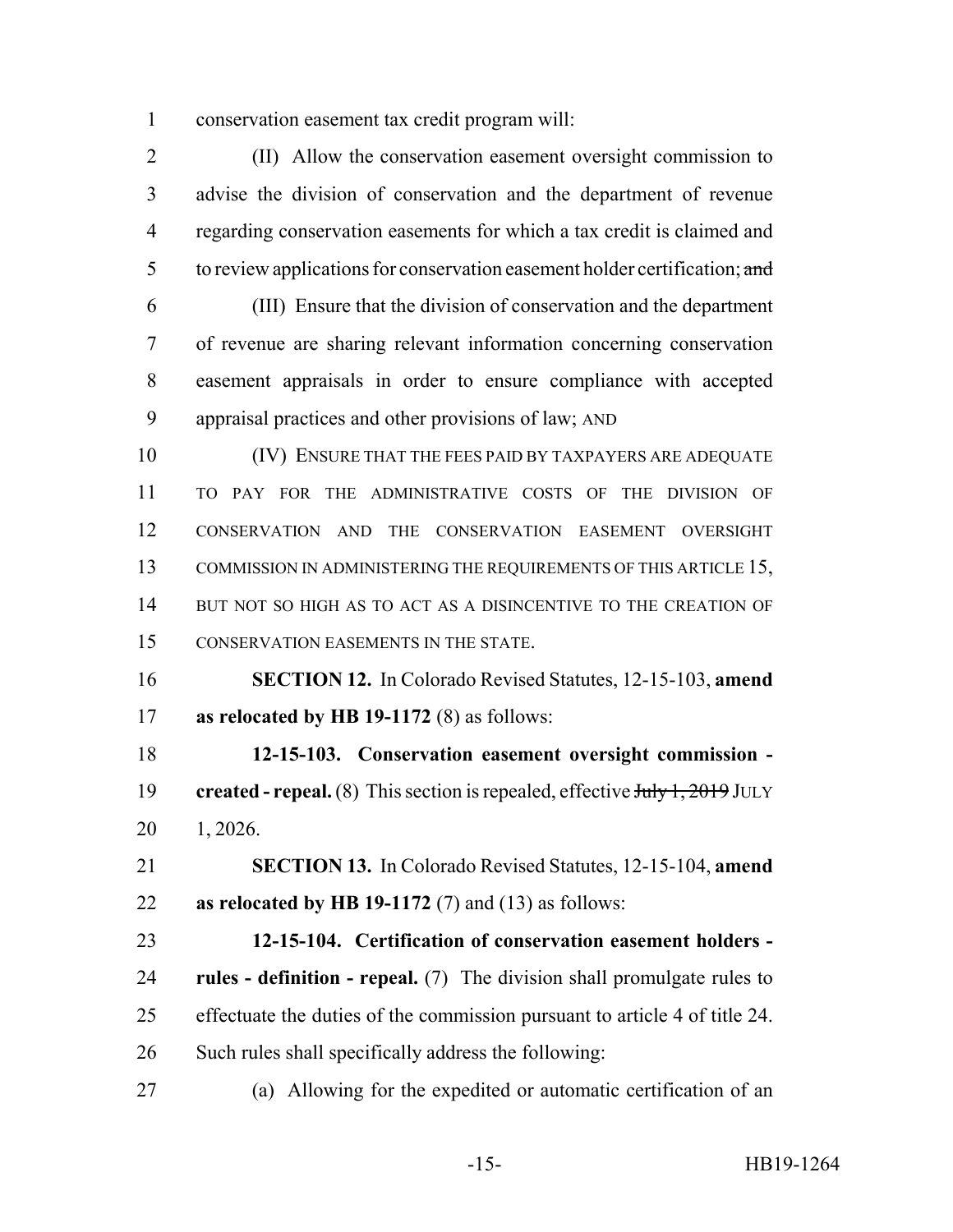entity that is currently accredited by national land conservation organizations that are broadly accepted by the conservation industry; AND

 (b) A streamlined and lower-cost process for conservation easement holders that do not intend to accept new donations of conservation easements for which tax credits would be claimed that focuses on the holder's stewardship capabilities.

 (c) The fees charged pursuant to subsection (3) of this section or section 12-61-1106 (6), specifically ensuring that the fees are adequate to pay for administrative costs but not so high as to act as a disincentive to 10 the creation of conservation easements in the state; and

 (d) The adoption of best practices, processes, and procedures used 12 by other entities that regularly review conservation easement transactions, including a practice, process, or procedure deeming qualified 14 conservation easement appraisals approved by these entities based on their independent reviews as credible for purposes of the conservation easement tax credit.

17 (13) This section is repealed, effective July 1, 2019 JULY 1, 2026. **SECTION 14.** In Colorado Revised Statutes, 12-15-106, **amend as relocated by HB 19-1172** (2)(a)(II), (3)(b)(II), (13)(c) introductory portion, and (15); **repeal as relocated by HB 19-1172** (3)(b)(IV); and **add as relocated by HB 19-1172** (14.5) as follows:

 **12-15-106. Conservation easement tax credit certificate application process - definitions - rules.** (2) (a) The division shall establish and administer a process by which a landowner seeking to claim an income tax credit for any conservation easement donation made on or after January 1, 2014, must apply for a tax credit certificate as required by 27 section 39-22-522 (2.5) and (2.7). The purpose of the application process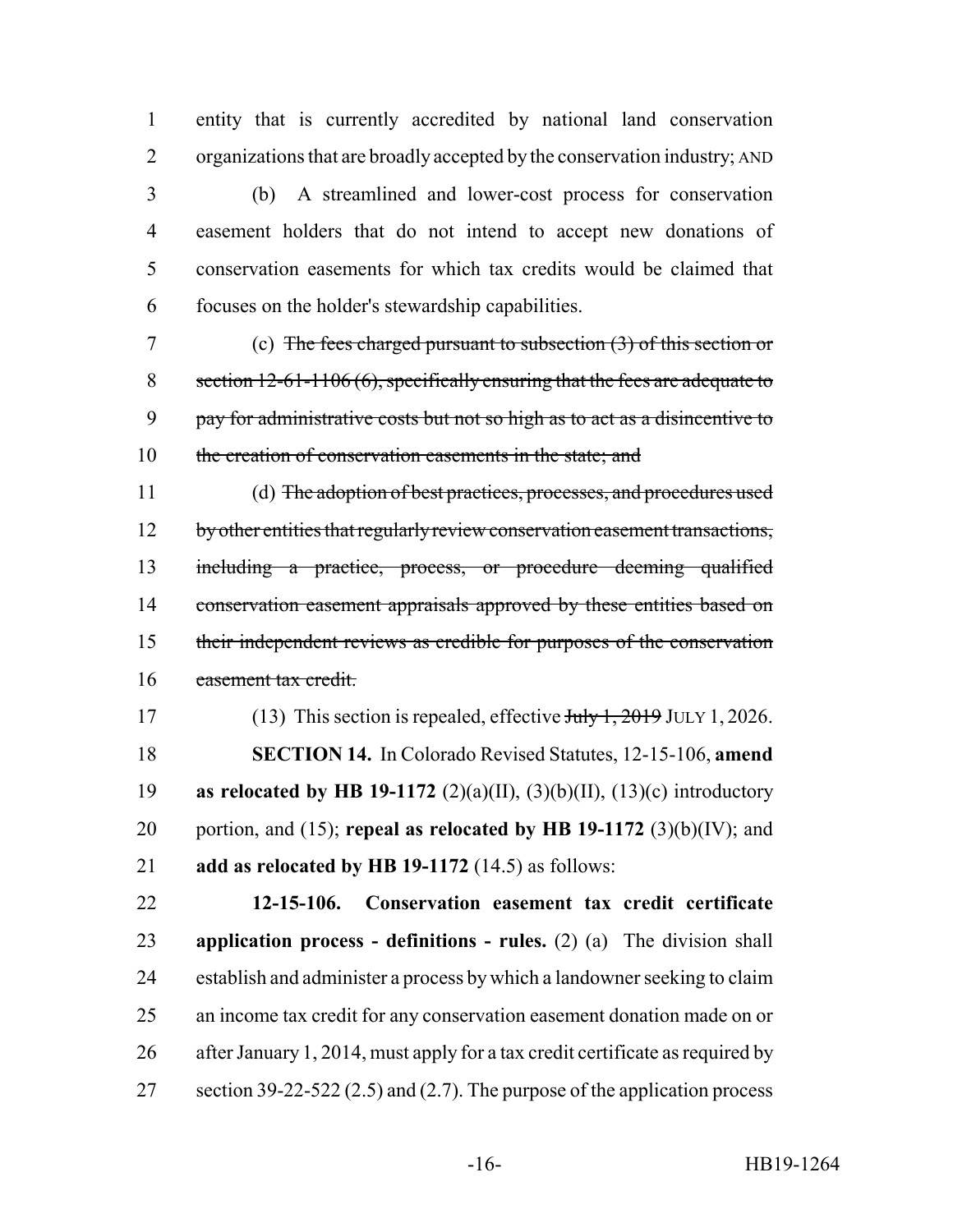is to determine whether a conservation easement donation for which a tax credit will be claimed:

 (II) Is substantiated with a qualified appraisal prepared by a qualified appraiser in accordance with the SUBSTANCE AND PRINCIPLES OF uniform standards of professional appraisal practice OR AN ALTERNATIVE METHOD ACCEPTABLE TO THE DIVISION OF CONSERVATION AND THE CONSERVATION EASEMENT OVERSIGHT COMMISSION; and

 (3) For the purpose of reviewing applications and making determinations regarding the issuance of tax credit certificates, including the dollar amount of the tax credit certificate to be issued:

 (b) The director has authority and responsibility to determine the credibility of the appraisal. In determining credibility, the director shall consider, at a minimum, compliance with the following requirements:

 (II) The appraisal conforms with THE SUBSTANCE AND PRINCIPLES OF the uniform standards of professional appraisal practice promulgated by the appraisal standards board of the appraisal foundation and any other provision of law;

18 (IV) <del>The appraiser meets any education and experience</del> 19 requirements established by the board of real estate appraisers in 20 accordance with section  $12-61-704$  (1)(k).

 (13) (c) The director is authorized to share publicly available information regarding conservation easements with a third-party vendor for the purpose of developing and maintaining a registry of conservation easements in the state with a corresponding map displaying the boundaries of each easement in the state relative to county boundaries and 26 other relevant mapping information. FOR PURPOSES OF THIS SUBSECTION 27 (13)(c), "PUBLICLY AVAILABLE INFORMATION" MEANS ANY DOCUMENT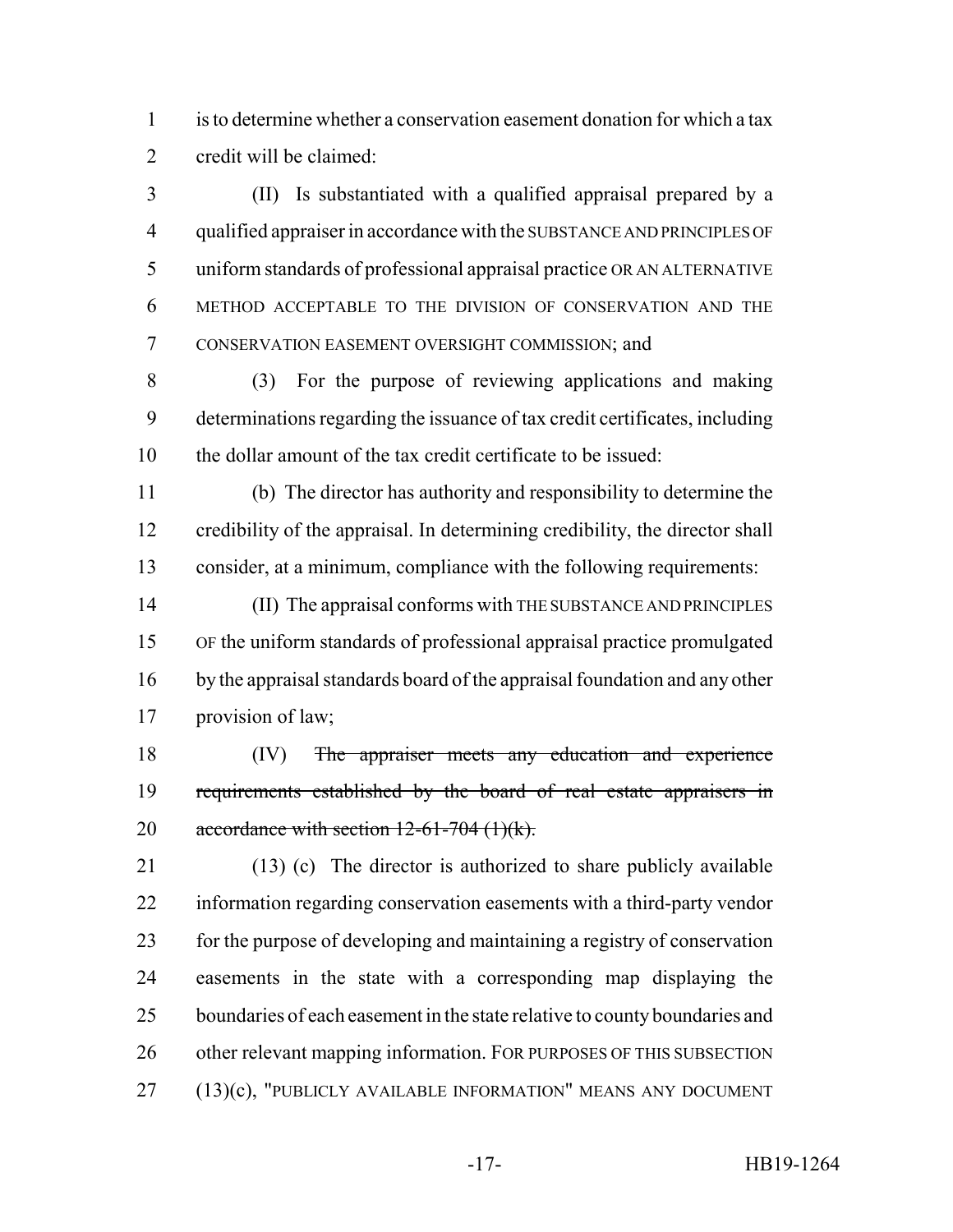SHOWING EVIDENCE OF ITS RECORDATION IN THE RECORDS OF A COUNTY CLERK AND RECORDER OR OTHER INFORMATION READILY AVAILABLE TO THE GENERAL PUBLIC. Prior to sharing the information, the director shall consult with the commission regarding the appropriate types of information and the methods used for collecting the information. The department of regulatory agencies shall annually report on the information contained in the registry as a part of its presentation to its committee of reference at a hearing held pursuant to section 2-7-203 (2)(a) of the "State Measurement for Accountable, Responsive, and Transparent (SMART) Government Act". The information to be shared shall include the following:

12 (14.5) (a) THE DIVISION SHALL CONVENE A WORKING GROUP IN CONJUNCTION WITH THE DEPARTMENT OF LAW AND THE DEPARTMENT OF REVENUE TO DEVELOP PROPOSED STATUTES AND REGULATIONS FOR THE FOLLOWING:

**(I) AN ALTERNATIVE METHOD TO THE APPRAISAL PROCESS SET** 17 FORTH IN SECTION 39-22-522 (3.3) TO ESTABLISH THE AMOUNT OF TAX CREDITS FOR WHICH A QUALIFIED CONSERVATION EASEMENT CONTRIBUTION WOULD BE ELIGIBLE; AND

**(II)** A PROCESS TO PROVIDE RETROACTIVE TAX CREDITS TO TAXPAYERS WHO CLAIMED CREDITS PURSUANT TO SECTION 39-22-522 BETWEEN JANUARY 1, 2000, AND DECEMBER 31, 2013, AND WHOSE TAX CREDITS WERE DENIED IN WHOLE OR IN PART, INCLUDING THE DEVELOPMENT OF ELIGIBILITY CRITERIA FOR RECEIVING SUCH RETROACTIVE TAX CREDITS.

 (b) THE WORKING GROUP SHALL CONSIST OF STAKEHOLDERS INCLUDING BUT NOT LIMITED TO CERTIFIED HOLDERS, TAXPAYERS WHO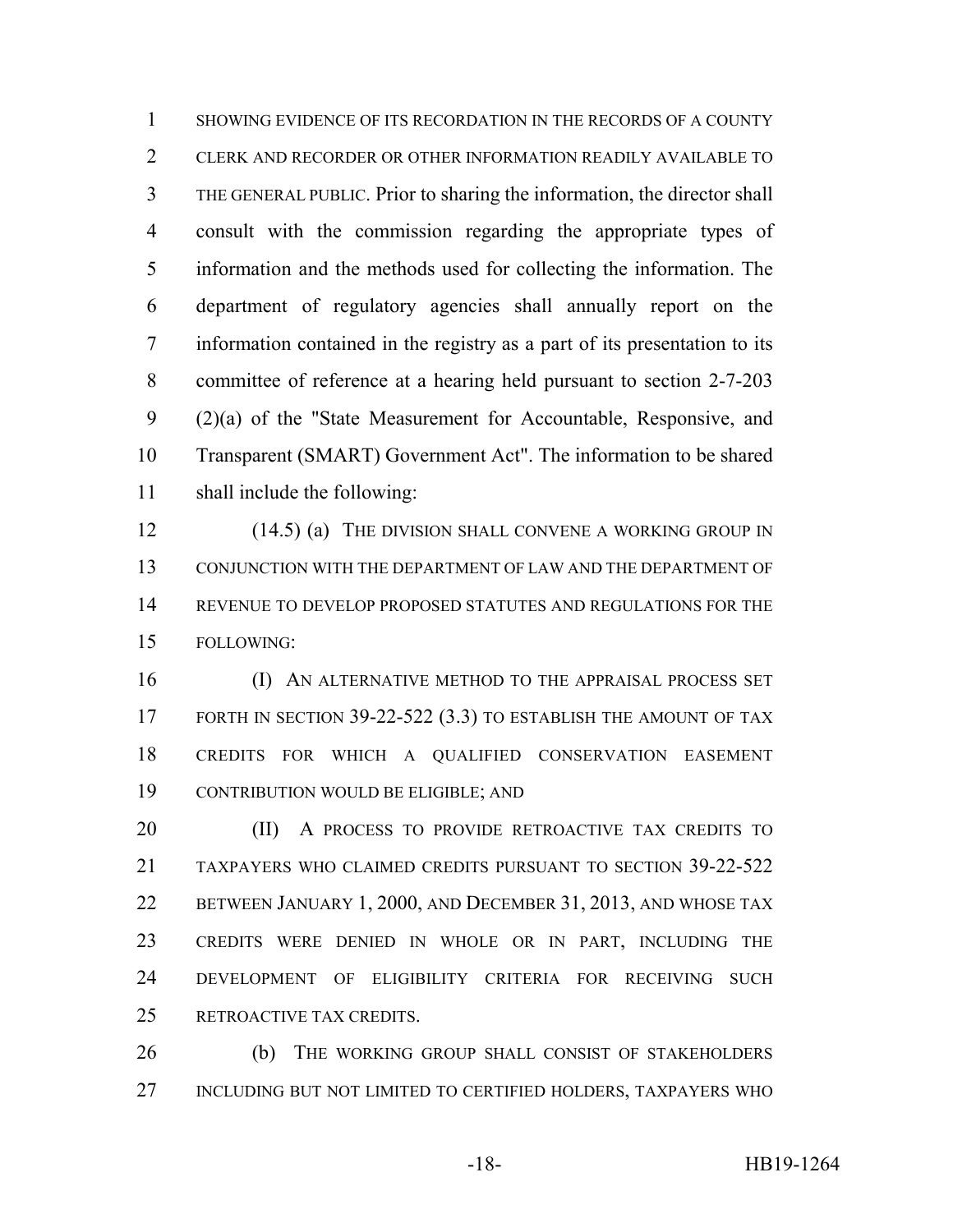HAVE CONVEYED A CONSERVATION EASEMENT AND CLAIMED A TAX CREDIT, CONSERVATION EASEMENT APPRAISERS, CONSERVATION ATTORNEYS, AND REPRESENTATIVES FROM THE DEPARTMENT OF LAW, DEPARTMENT OF REVENUE, AND THE DEPARTMENT OF REGULATORY AGENCIES.

 (c) THE WORKING GROUP SHALL SUBMIT A REPORT TO THE RURAL AFFAIRS AND AGRICULTURE COMMITTEE OF THE HOUSE OF REPRESENTATIVES AND THE AGRICULTURE AND NATURAL RESOURCES COMMITTEE OF THE SENATE BY NO LATER THAN DECEMBER 1, 2019. THE REPORT MUST INCLUDE ANY RECOMMENDATIONS FOR LEGISLATION OR RULE MAKING TO ADDRESS THE ISSUES ADDRESSED PURSUANT TO THIS SUBSECTION (14.5).

 (15) The division may promulgate rules to effectuate the purpose, implementation, and administration of this section pursuant to article 4 of title 24. The authority to promulgate rules includes the authority to:

 (a) Define further in rule the administrative processes and requirements, including application processing and review time frames, for obtaining and issuing an optional preliminary advisory opinion pursuant to subsection (14) of this section; AND

 (b) ADOPT BEST PRACTICES, PROCESSES, AND PROCEDURES USED BY OTHER ENTITIES THAT REGULARLY REVIEW CONSERVATION EASEMENT TRANSACTIONS, INCLUDING A PRACTICE, PROCESS, OR PROCEDURE DEEMING QUALIFIED CONSERVATION EASEMENT APPRAISALS APPROVED BY THESE ENTITIES BASED ON THEIR INDEPENDENT REVIEWS AS CREDIBLE FOR PURPOSES OF THE CONSERVATION EASEMENT TAX CREDIT.

 **SECTION 15. Appropriation.** (1) For the 2019-20 state fiscal year, \$250,000 is appropriated to the department of higher education. This